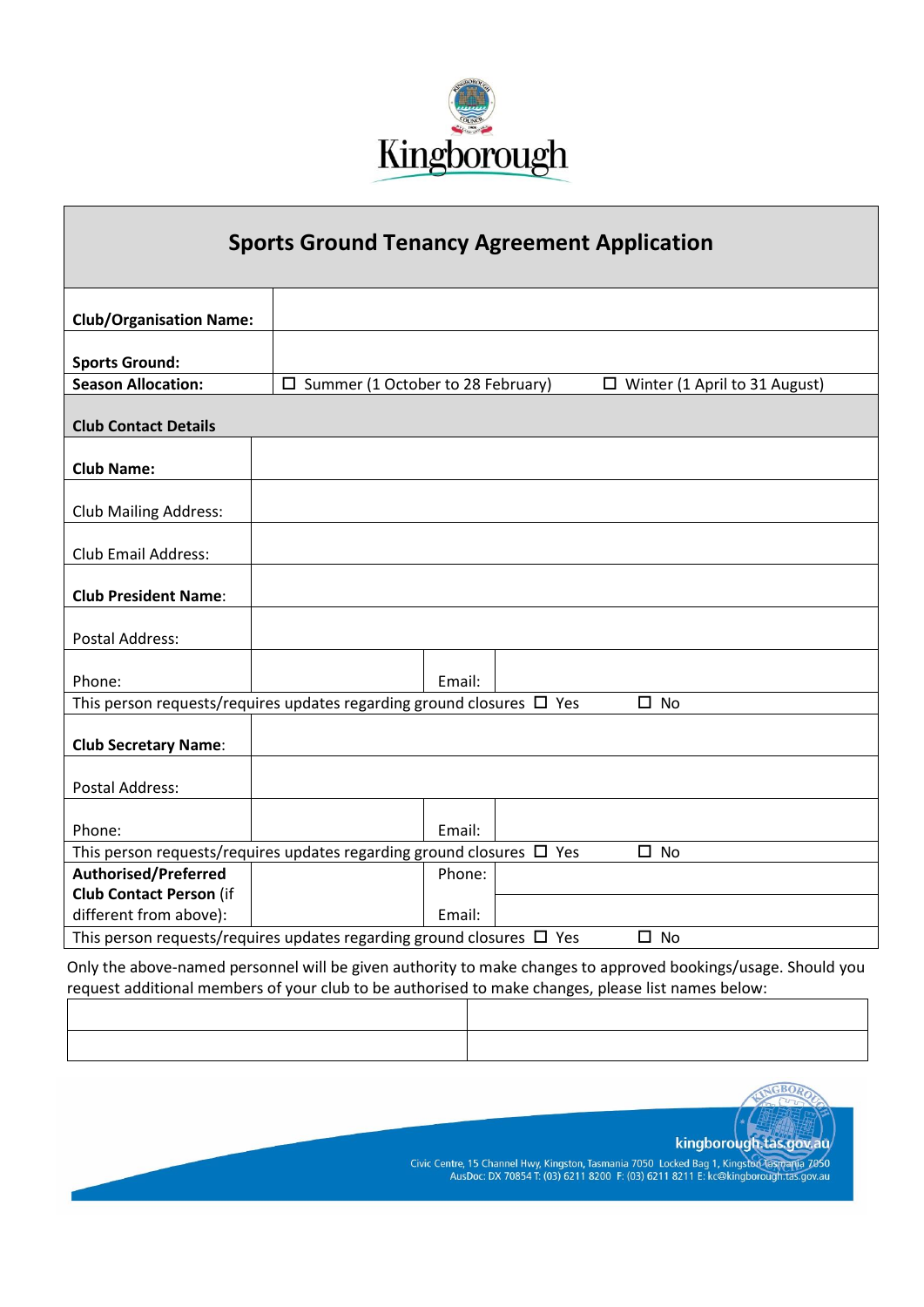| <b>Key Holder Register</b>                                                                                                                                                                                                                                    |                   |                                                           |                                                                                     |                           |                                                                                                                                                                                                                                                                  |  |  |  |
|---------------------------------------------------------------------------------------------------------------------------------------------------------------------------------------------------------------------------------------------------------------|-------------------|-----------------------------------------------------------|-------------------------------------------------------------------------------------|---------------------------|------------------------------------------------------------------------------------------------------------------------------------------------------------------------------------------------------------------------------------------------------------------|--|--|--|
| <b>Complete attached form</b>                                                                                                                                                                                                                                 |                   | $\Box$ (tick if attached)                                 |                                                                                     |                           |                                                                                                                                                                                                                                                                  |  |  |  |
| Sports Ground - Requested Actual Usage                                                                                                                                                                                                                        |                   |                                                           |                                                                                     |                           |                                                                                                                                                                                                                                                                  |  |  |  |
| <b>Complete attached form</b><br>$\Box$ (tick if attached)                                                                                                                                                                                                    |                   |                                                           |                                                                                     |                           |                                                                                                                                                                                                                                                                  |  |  |  |
| Pavilion/Clubroom - Requested Actual Usage                                                                                                                                                                                                                    |                   |                                                           |                                                                                     |                           |                                                                                                                                                                                                                                                                  |  |  |  |
|                                                                                                                                                                                                                                                               |                   |                                                           |                                                                                     |                           | The club is to use the building to conduct the affairs of the club, including meeting, socialising, licenced club                                                                                                                                                |  |  |  |
| operations, and fundraising.                                                                                                                                                                                                                                  |                   |                                                           |                                                                                     |                           |                                                                                                                                                                                                                                                                  |  |  |  |
| Day                                                                                                                                                                                                                                                           | <b>Time Start</b> | <b>Time Finish</b>                                        | <b>Purpose</b>                                                                      |                           |                                                                                                                                                                                                                                                                  |  |  |  |
| Monday                                                                                                                                                                                                                                                        |                   |                                                           |                                                                                     |                           |                                                                                                                                                                                                                                                                  |  |  |  |
| Tuesday                                                                                                                                                                                                                                                       |                   |                                                           |                                                                                     |                           |                                                                                                                                                                                                                                                                  |  |  |  |
| Wednesday                                                                                                                                                                                                                                                     |                   |                                                           |                                                                                     |                           |                                                                                                                                                                                                                                                                  |  |  |  |
| Thursday                                                                                                                                                                                                                                                      |                   |                                                           |                                                                                     |                           |                                                                                                                                                                                                                                                                  |  |  |  |
| Friday                                                                                                                                                                                                                                                        |                   |                                                           |                                                                                     |                           |                                                                                                                                                                                                                                                                  |  |  |  |
| Saturday                                                                                                                                                                                                                                                      |                   |                                                           |                                                                                     |                           |                                                                                                                                                                                                                                                                  |  |  |  |
| Sunday                                                                                                                                                                                                                                                        |                   |                                                           |                                                                                     |                           |                                                                                                                                                                                                                                                                  |  |  |  |
|                                                                                                                                                                                                                                                               |                   | Are the premises licensed for selling alcohol? $\Box$ Yes | $\square$ No<br>If yes, please provide copy of Liquor Licence with this application | $\Box$ (tick if attached) |                                                                                                                                                                                                                                                                  |  |  |  |
|                                                                                                                                                                                                                                                               |                   |                                                           |                                                                                     |                           |                                                                                                                                                                                                                                                                  |  |  |  |
| <b>Privacy Statement</b>                                                                                                                                                                                                                                      |                   |                                                           |                                                                                     |                           |                                                                                                                                                                                                                                                                  |  |  |  |
|                                                                                                                                                                                                                                                               |                   |                                                           |                                                                                     |                           | Completion of this form may require the disclosure of personal information. The intended recipients of this information are<br>officers of the Kingborough Council in order to advance the purposes of this form and to carry out Council business. The Personal |  |  |  |
|                                                                                                                                                                                                                                                               |                   |                                                           |                                                                                     |                           | Information Protection Act 2004 and Council's Privacy Policy regulate the use of this information, which will not be disclosed to                                                                                                                                |  |  |  |
|                                                                                                                                                                                                                                                               |                   |                                                           |                                                                                     |                           | any other party, except with your permission or if required or authorised by law. You may make application to access or amend                                                                                                                                    |  |  |  |
| personal information held by Council by contacting the Customer Service Unit on 6211 8200. Should you not provide the<br>information sought, Council will not be able to process this form.                                                                   |                   |                                                           |                                                                                     |                           |                                                                                                                                                                                                                                                                  |  |  |  |
|                                                                                                                                                                                                                                                               |                   |                                                           |                                                                                     |                           |                                                                                                                                                                                                                                                                  |  |  |  |
| <b>Insurance</b><br>All clubs/sports ground users must have public liability cover and be covered for a minimum of \$20 million. The user is to be                                                                                                            |                   |                                                           |                                                                                     |                           |                                                                                                                                                                                                                                                                  |  |  |  |
| responsible for any damage whatsoever, howsoever and to whomsoever caused and is to be responsible for any claims, costs,                                                                                                                                     |                   |                                                           |                                                                                     |                           |                                                                                                                                                                                                                                                                  |  |  |  |
| actions and demands in respect to the injury to or death of any person or loss or damage to any property arising out of or in                                                                                                                                 |                   |                                                           |                                                                                     |                           |                                                                                                                                                                                                                                                                  |  |  |  |
| connection with the use of the premises subject to this booking by the user, or his, her, its servants, agents, employees or any<br>person acting for or on behalf of the user during the term of the booking or any extension thereof and must indemnify and |                   |                                                           |                                                                                     |                           |                                                                                                                                                                                                                                                                  |  |  |  |
| keep indemnified the Council against all damages, claims, costs, actions and demands aforesaid provided that the user shall                                                                                                                                   |                   |                                                           |                                                                                     |                           |                                                                                                                                                                                                                                                                  |  |  |  |
| not be required to indemnify the Council against loss or damage to the extent that such loss or damage is caused by or<br>contributed to by the Council, its servants, agents or employees.                                                                   |                   |                                                           |                                                                                     |                           |                                                                                                                                                                                                                                                                  |  |  |  |
| Certificate of currency must be attached to this application<br>$\Box$ (tick if attached)                                                                                                                                                                     |                   |                                                           |                                                                                     |                           |                                                                                                                                                                                                                                                                  |  |  |  |
|                                                                                                                                                                                                                                                               |                   |                                                           |                                                                                     |                           |                                                                                                                                                                                                                                                                  |  |  |  |
| <b>Agreement</b><br>- The above-named club/organisation is prepared to enter into a Seasonal Sports Ground Tenancy Agreement with                                                                                                                             |                   |                                                           |                                                                                     |                           |                                                                                                                                                                                                                                                                  |  |  |  |
| Kingborough Council.                                                                                                                                                                                                                                          |                   |                                                           |                                                                                     |                           |                                                                                                                                                                                                                                                                  |  |  |  |
| We the undersigned, having read and understood the Sports Ground User Manual and Tenancy Application hereby agree                                                                                                                                             |                   |                                                           |                                                                                     |                           |                                                                                                                                                                                                                                                                  |  |  |  |
| to ensure that all members of the above-named club/organisation will comply with the terms and conditions of the Sports<br>Ground User Manual.                                                                                                                |                   |                                                           |                                                                                     |                           |                                                                                                                                                                                                                                                                  |  |  |  |
| - The sports ground covered by this agreement is to be used for sporting, training, and recreational purposes and for no<br>other reasons unless permission is granted by Council.                                                                            |                   |                                                           |                                                                                     |                           |                                                                                                                                                                                                                                                                  |  |  |  |
|                                                                                                                                                                                                                                                               |                   |                                                           |                                                                                     |                           |                                                                                                                                                                                                                                                                  |  |  |  |
| <b>Club President (name):</b>                                                                                                                                                                                                                                 |                   |                                                           |                                                                                     | Signed:                   |                                                                                                                                                                                                                                                                  |  |  |  |
| <b>Club Secretary (name):</b>                                                                                                                                                                                                                                 |                   |                                                           |                                                                                     | Signed:                   |                                                                                                                                                                                                                                                                  |  |  |  |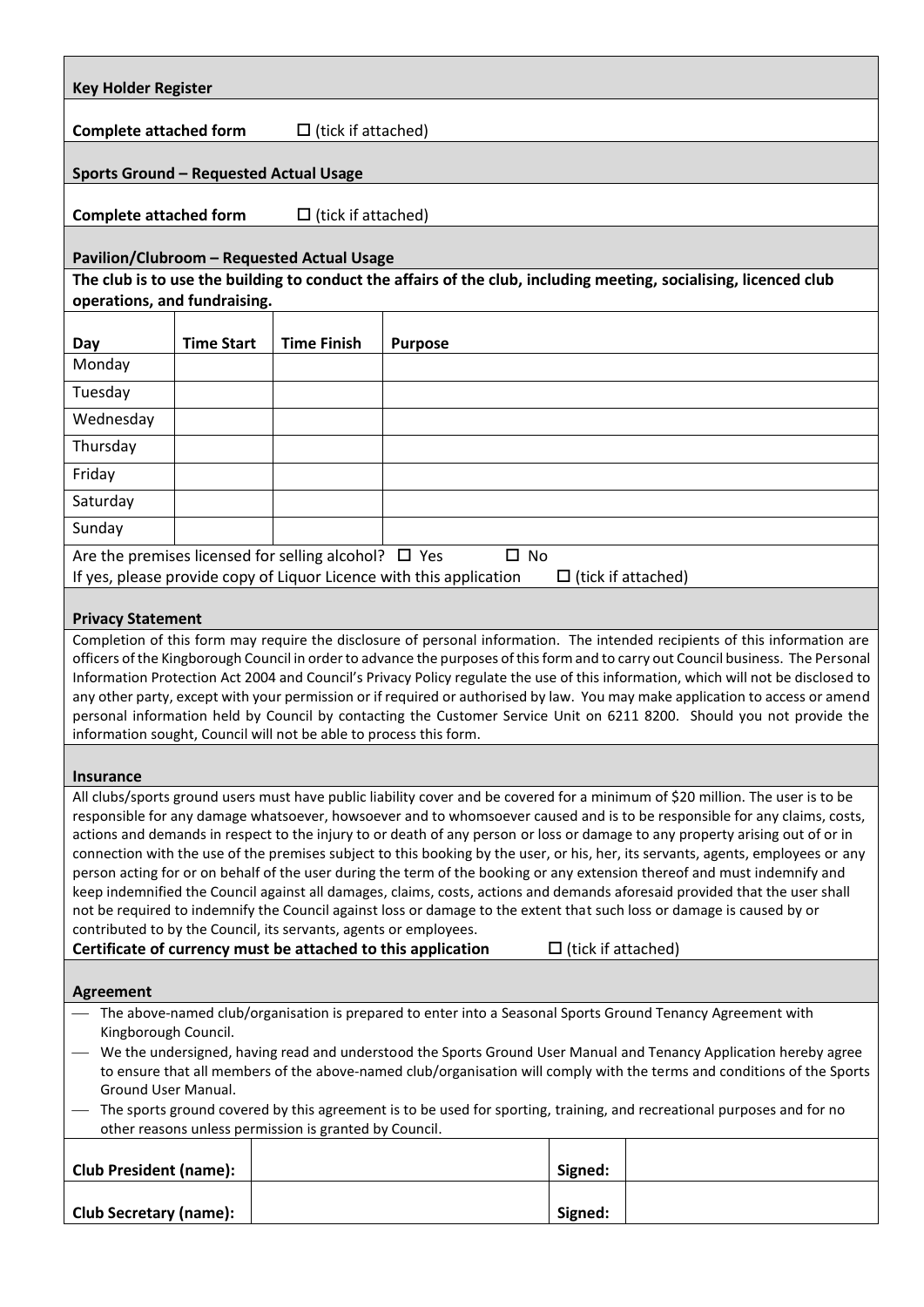| <b>Key Holder Register</b>                                                                                                                             |  |                   |                                             |  |  |  |  |  |  |
|--------------------------------------------------------------------------------------------------------------------------------------------------------|--|-------------------|---------------------------------------------|--|--|--|--|--|--|
| - Complete this form and add every authorised key holder within your organisation.                                                                     |  |                   |                                             |  |  |  |  |  |  |
| - It is the responsibility of the Club to recover keys from any unauthorised persons or those who no                                                   |  |                   |                                             |  |  |  |  |  |  |
| longer have a requirement to possess keys.<br>- Any keys surplus to your Club's requirements must be returned to Council for safe keeping until needed |  |                   |                                             |  |  |  |  |  |  |
| Phone<br>Key code and issue<br>Purpose of holding key<br><b>Name</b>                                                                                   |  |                   |                                             |  |  |  |  |  |  |
|                                                                                                                                                        |  | number            | (ie. Coach, Committee/                      |  |  |  |  |  |  |
|                                                                                                                                                        |  | (engraved on key) | <b>Administration, Facility Access etc)</b> |  |  |  |  |  |  |
|                                                                                                                                                        |  |                   |                                             |  |  |  |  |  |  |
|                                                                                                                                                        |  |                   |                                             |  |  |  |  |  |  |
|                                                                                                                                                        |  |                   |                                             |  |  |  |  |  |  |
|                                                                                                                                                        |  |                   |                                             |  |  |  |  |  |  |
|                                                                                                                                                        |  |                   |                                             |  |  |  |  |  |  |
|                                                                                                                                                        |  |                   |                                             |  |  |  |  |  |  |
|                                                                                                                                                        |  |                   |                                             |  |  |  |  |  |  |
|                                                                                                                                                        |  |                   |                                             |  |  |  |  |  |  |
|                                                                                                                                                        |  |                   |                                             |  |  |  |  |  |  |
|                                                                                                                                                        |  |                   |                                             |  |  |  |  |  |  |
|                                                                                                                                                        |  |                   |                                             |  |  |  |  |  |  |
|                                                                                                                                                        |  |                   |                                             |  |  |  |  |  |  |
|                                                                                                                                                        |  |                   |                                             |  |  |  |  |  |  |
|                                                                                                                                                        |  |                   |                                             |  |  |  |  |  |  |
|                                                                                                                                                        |  |                   |                                             |  |  |  |  |  |  |
|                                                                                                                                                        |  |                   |                                             |  |  |  |  |  |  |
|                                                                                                                                                        |  |                   |                                             |  |  |  |  |  |  |
|                                                                                                                                                        |  |                   |                                             |  |  |  |  |  |  |
|                                                                                                                                                        |  |                   |                                             |  |  |  |  |  |  |
|                                                                                                                                                        |  |                   |                                             |  |  |  |  |  |  |
|                                                                                                                                                        |  |                   |                                             |  |  |  |  |  |  |
|                                                                                                                                                        |  |                   |                                             |  |  |  |  |  |  |
|                                                                                                                                                        |  |                   |                                             |  |  |  |  |  |  |
|                                                                                                                                                        |  |                   |                                             |  |  |  |  |  |  |
|                                                                                                                                                        |  |                   |                                             |  |  |  |  |  |  |
|                                                                                                                                                        |  |                   |                                             |  |  |  |  |  |  |
|                                                                                                                                                        |  |                   |                                             |  |  |  |  |  |  |
|                                                                                                                                                        |  |                   |                                             |  |  |  |  |  |  |
|                                                                                                                                                        |  |                   |                                             |  |  |  |  |  |  |
|                                                                                                                                                        |  |                   |                                             |  |  |  |  |  |  |
|                                                                                                                                                        |  |                   |                                             |  |  |  |  |  |  |
|                                                                                                                                                        |  |                   |                                             |  |  |  |  |  |  |
|                                                                                                                                                        |  |                   |                                             |  |  |  |  |  |  |
|                                                                                                                                                        |  |                   |                                             |  |  |  |  |  |  |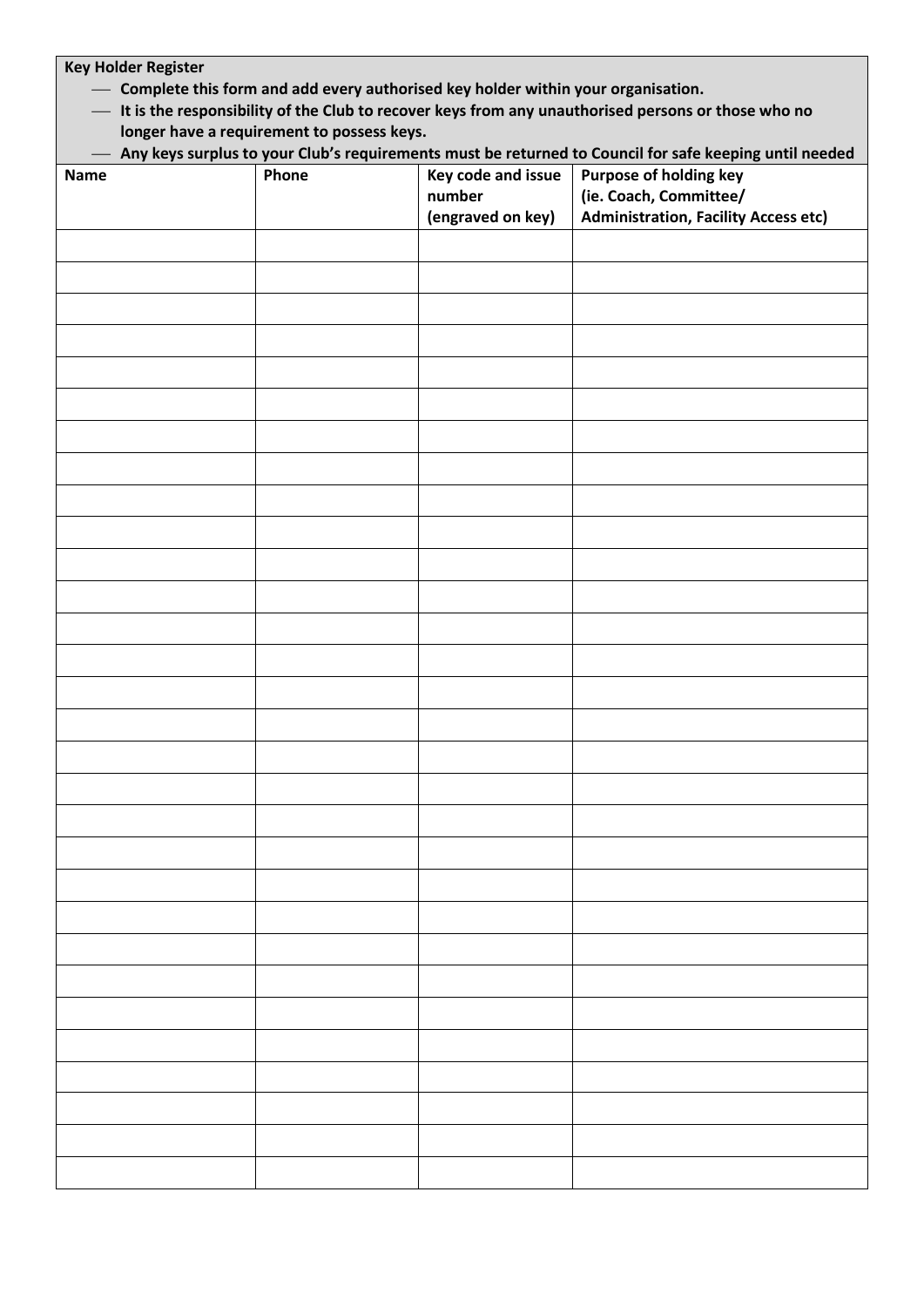**Sports Ground – Requested Actual Usage**

- Include details of your Club's individual usage, ie Junior Training, Senior Training (age/team specific if possible) etc, and any other usage specific to your club only.
- ⎯ **One off or special events can be added below in the allocated space on this form.**
- ⎯ **Ground requirements for Match/Game use will be obtained from the relevant Competition Management and will be allocated as per the approved fixture. Priority will be given to accommodate matches before casual use requests are considered.**
- ⎯ **For clubs utilising multiple grounds or grounds outside of your home ground, please complete 1 form for each ground. Ensure you consult and liaise with the relevant Tenant Club before submitting your usage request to avoid requests being declined due to booking clashes.**

**Sports Ground:**

| Time             | <b>Monday</b> | <b>Tuesday</b> | Wednesday | Thursday | Friday | Saturday | <b>Sunday</b> |
|------------------|---------------|----------------|-----------|----------|--------|----------|---------------|
| 0700             |               |                |           |          |        |          |               |
|                  |               |                |           |          |        |          |               |
| 30               |               |                |           |          |        |          |               |
| 0800             |               |                |           |          |        |          |               |
|                  |               |                |           |          |        |          |               |
| 30               |               |                |           |          |        |          |               |
| 0900             |               |                |           |          |        |          |               |
| $\overline{30}$  |               |                |           |          |        |          |               |
| 1000             |               |                |           |          |        |          |               |
| 30               |               |                |           |          |        |          |               |
| 1100             |               |                |           |          |        |          |               |
| 30               |               |                |           |          |        |          |               |
| $\frac{1}{1200}$ |               |                |           |          |        |          |               |
| 30               |               |                |           |          |        |          |               |
| 1300             |               |                |           |          |        |          |               |
| 30               |               |                |           |          |        |          |               |
| 1400             |               |                |           |          |        |          |               |
| $30\,$           |               |                |           |          |        |          |               |